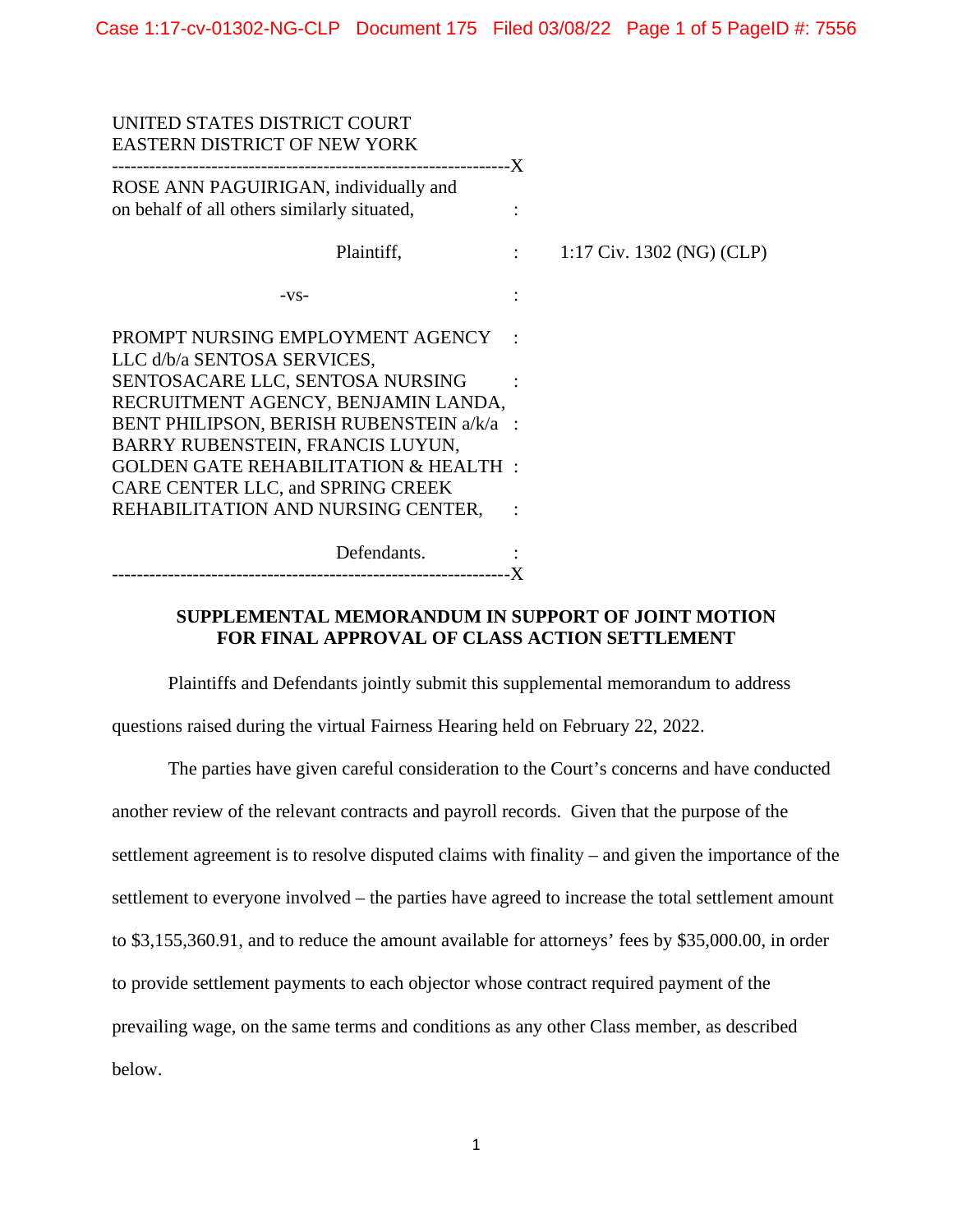## **I. Individual Damages Calculations**

## **A. Eunice Ramirez [ECF 154]**

As noted in the parties' initial moving papers, Eunice Ramirez was inadvertently left off the list of Class members who should receive a settlement payment. Using her payroll records and the same formula used for every other Class member, Class Counsel have determined that Ms. Ramirez should receive a settlement payment of \$23,550.07, comprising \$17,174.28 for prevailing wage underpayments and \$6,375.79 for 9% interest. Supp. Howley Decl. ¶ 2 & Exh. D.

### **B. Lani Alvarez Maagad [ECF 155]**

Lani Alvarez Maagad signed a contract with Immediate Home Care Inc., an entity that is not named as a defendant in this lawsuit. [ECF 155, page 5]. The parties accept that she is a member of the Class for purposes of settlement. Using her payroll records and the same formula used for every other Class member, Class Counsel have determined that Ms. Maagad should receive a settlement payment of \$46,313.26, comprising \$30,216.90 for prevailing wage underpayments and \$16,096.36 for 9% interest. Supp. Howley Decl. ¶ 3 & Exh. E.

## **C. Petronillo Noel Reyes [ECF 156]**

Petronillo Noel Reyes signed a contract on January 18, 2006 that does not require payment of a prevailing wage; it provides for a set hourly wage. Reyes Contract § II [ECF 164- 4]. Mr. Reyes was paid at least that contractually required hourly wage at all times. Supp. Howley Decl.  $\P$  4 & Exh. F. Accordingly, he does not have a claim for any wage underpayments.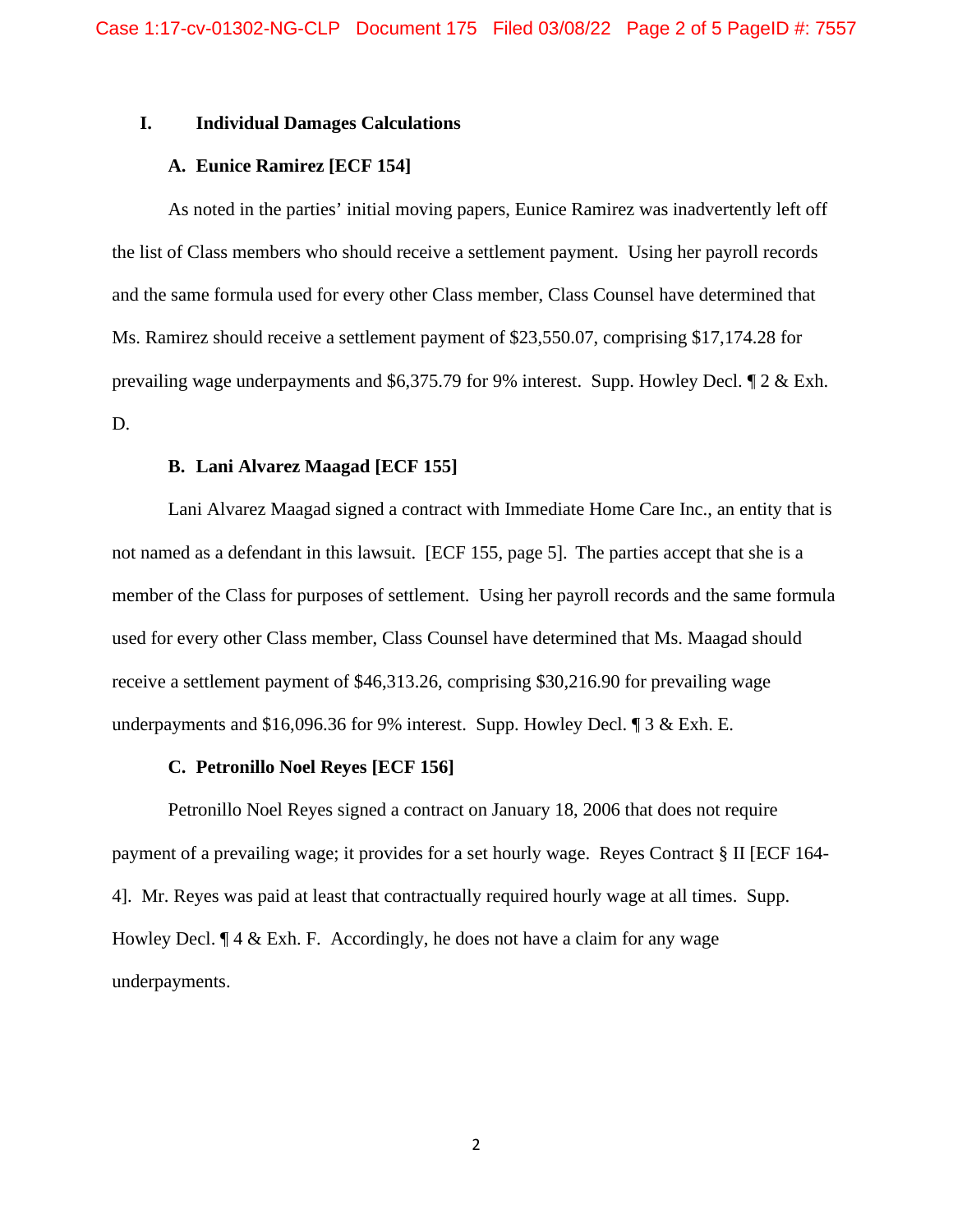### **D. May Angelique Palo [ECF 158]**

May Angelique Palo signed a contract with Immediate Home Care Inc., an entity that is not named as a defendant in this lawsuit. [ECF 158, page 4]. The parties accept that she is a member of the Class for purposes of settlement. Using her payroll records and the same formula used for every other Class member, Class Counsel have determined that Ms. Palo should receive a settlement payment of \$42,848.38, comprising \$27,680.25 for prevailing wage underpayments and \$15,168.13 for 9% interest. Supp. Howley Decl. ¶ 5 & Exh. G.

#### **E. Riza Renomeron [ECF 159]**

Riza Renomeron has not provided a copy of her contract, and the parties have been unable to locate one. She did, however, work for one of the defendants during the Class period. For purposes of settlement, the parties assume that she signed a contract with a prevailing wage requirement. Using her payroll records and the same formula used for every other Class member, Class Counsel have determined that Ms. Renomeron should receive a settlement payment of \$38,875.30, comprising \$24,901.05 for prevailing wage underpayments and \$13,974.25 for 9% interest. Supp. Howley Decl. ¶ 6 & Exh. H.

## **F. Sheryl Botin-Tirol [ECF 160]**

Sheryl Botin-Tirol entered into a written settlement agreement with defendant Sentosa Recruitment Agency and its affiliates, officers, and directors on August 7, 2017, in which she released, discharged, and quitclaimed any and all claims against them. [ECF 164-5]. For purposes of settlement, the parties assume that her release does not bar all claims against all defendants. Using her payroll records and the same formula used for every other Class member, Class Counsel have determined that Ms. Botin-Tirol should receive a settlement payment of

3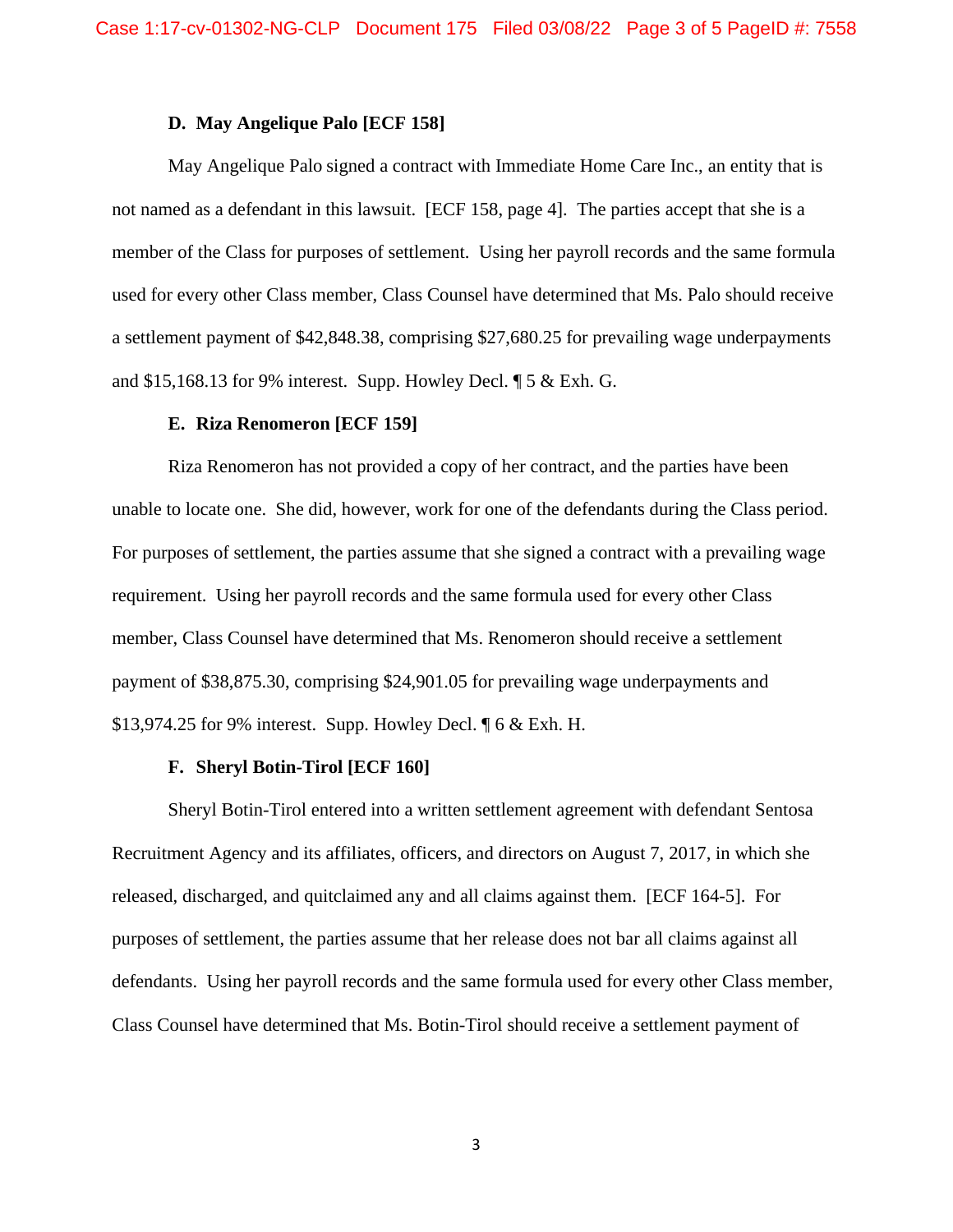\$3,829.75, comprising \$2,815.99 for prevailing wage underpayments and \$1,013.76 for 9% interest. Supp. Howley Decl. ¶ 14 & Exh. L.

## **G. Rosalie Reyes [ECF 163]**

Rosalie Reyes signed a contract with Immediate Home Care Inc., an entity that is not named as a defendant in this lawsuit. [ECF 163, page 4]. The parties accept that she is a member of the Class for purposes of settlement. Using her payroll records and the same formula used for every other Class member, Class Counsel have determined that Ms. Palo should receive a settlement payment of \$24,944.15, comprising \$15,630.75 for prevailing wage underpayments and \$9,313.40 for 9% interest. Supp. Howley Decl. ¶ 15 & Exh. M.

## **H. Evita Bello Rodriguez [ECF 173]**

Evita Bello Rodriguez's objection was not addressed in the parties' initial moving papers because she did not file her objection until after the deadline for the parties' response. She signed a contract that provided for her to work full time in return for a base salary in accordance with the prevailing wage. [ECF 173, page 7]. However, she did not work full-time for most of her employment, and she did not work at all for 21 weeks, due to personal issues and a death in her family. Supp. Howley Decl.  $\P$  16 & Exh. N. Defendants contend that she was not entitled to a full-time salary for part-time work.

Class Counsel provided Ms. Bello Rodriguez with copies of her payroll records. After reviewing those records, she asked Class Counsel to negotiate a settlement with Defendants' attorneys on her behalf. *See id.* ¶ 17. She has agreed to settle her claims for \$10,000. *See id.* & Exh. O.